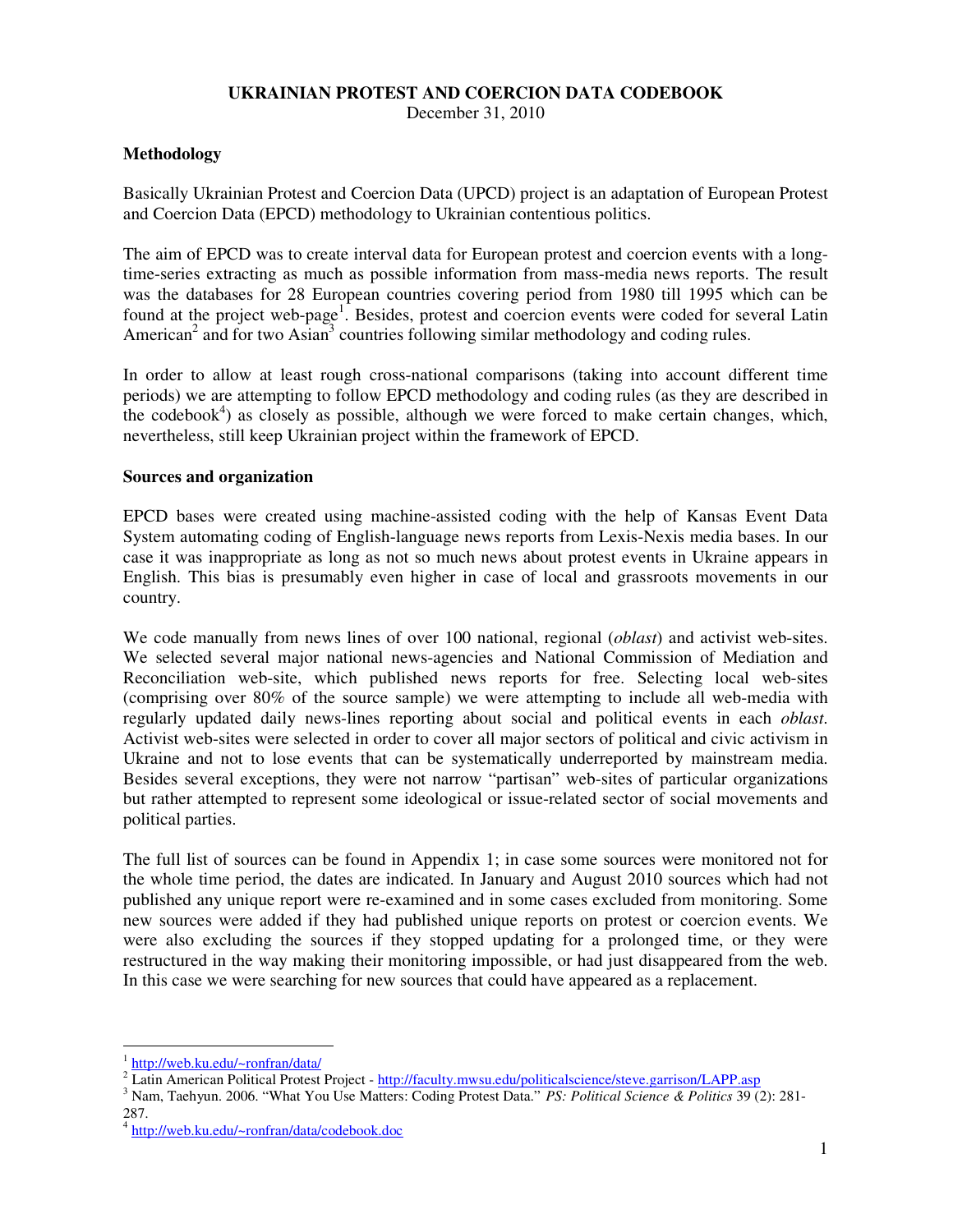### **Database Structure**

We left intact the main principles of EPCD bases:

- 1. Each event is coded separately in a separate row even if it grows from and/or follows previous events. For example, arrests after illegal demonstration or negotiation after strike are coded separately as two events in each case.
- 2. For long-lasting events each day, for instance, of a strike or picket is coded separately.
- 3. Only events that did happen are coded; announcements are not coded.
- 4. Reported events for which date and/or location cannot be identified are not coded.

The list of coding variables (columns in .xls bases) is basically adopted from EPCD but with some important changes:

- 1. We create a separate base of all discovered news reports full texts covering protest or coercion events from our database. Two bases (coded events and corresponding reports) are linked via unique ID (constructed from *oblast* subdomain abbreviation + sequential number). We assign the same ID for each day of long-lasting events. In the same time we do not include information on source of the story and date of the story to coded events base; this information is included to news reports base.
- 2. On this stage we do not include information on organizational strength of protesters, i.e. "probable mobilizable strength based on membership data"<sup>5</sup>. There are no reliable sources about membership or potential base of the majority of grassroots movements. In EPCD bases this column was filled on the stage of cleaning.
- 3. The scheme protester/state or target/target or government agent (where "agent" is just a specification of target) used in EPCD proved to be very misleading. For some reasons the actor for protest event is not specified. There are many events where the state is the actor and the target is protesters. In EPCD bases we happened to find events (e.g. arrests) with police as "protester". Instead of these three variables we use a simple and clear scheme of four variables: actor/actor specified/target/target specified.

For the full list of coding variables in UPCD project see Appendix 2. The list of actors/targets and conflict issues are permanently added and updated as more different events are found. October 2, 2010 versions are included to Appendices 3 and 4.

# **Actions coded**

Almost all of actions coded and their definitions are adopted from  $EPCD<sup>6</sup>$  with some minor changes:

- 1. We included new actions: "picket", "recognition", "tent camp", "suit", "sequestration".
- 2. Definitions of "appeal", "search", "trial", "sabotage", "confrontation" were refined.
- 3. We excluded "assault", which cannot be meaningfully distinguished from "attack" in Ukrainian/Russian language, and "press conference". Ultimatums or concessions made during press-conferences are coded; press-conferences as separate events are not coded.
- 4. Because of extreme easiness of making and spreading declarations/petitions in Internet age with doubtful efficiency and significance, we decided to limit coded declarations and petitions (as separate events) only to those which appear in news lines of national media and

 $\overline{a}$ 

<sup>5</sup> EPCD codebook, p. 2.

<sup>6</sup> EPCD codebook, p. 2-4.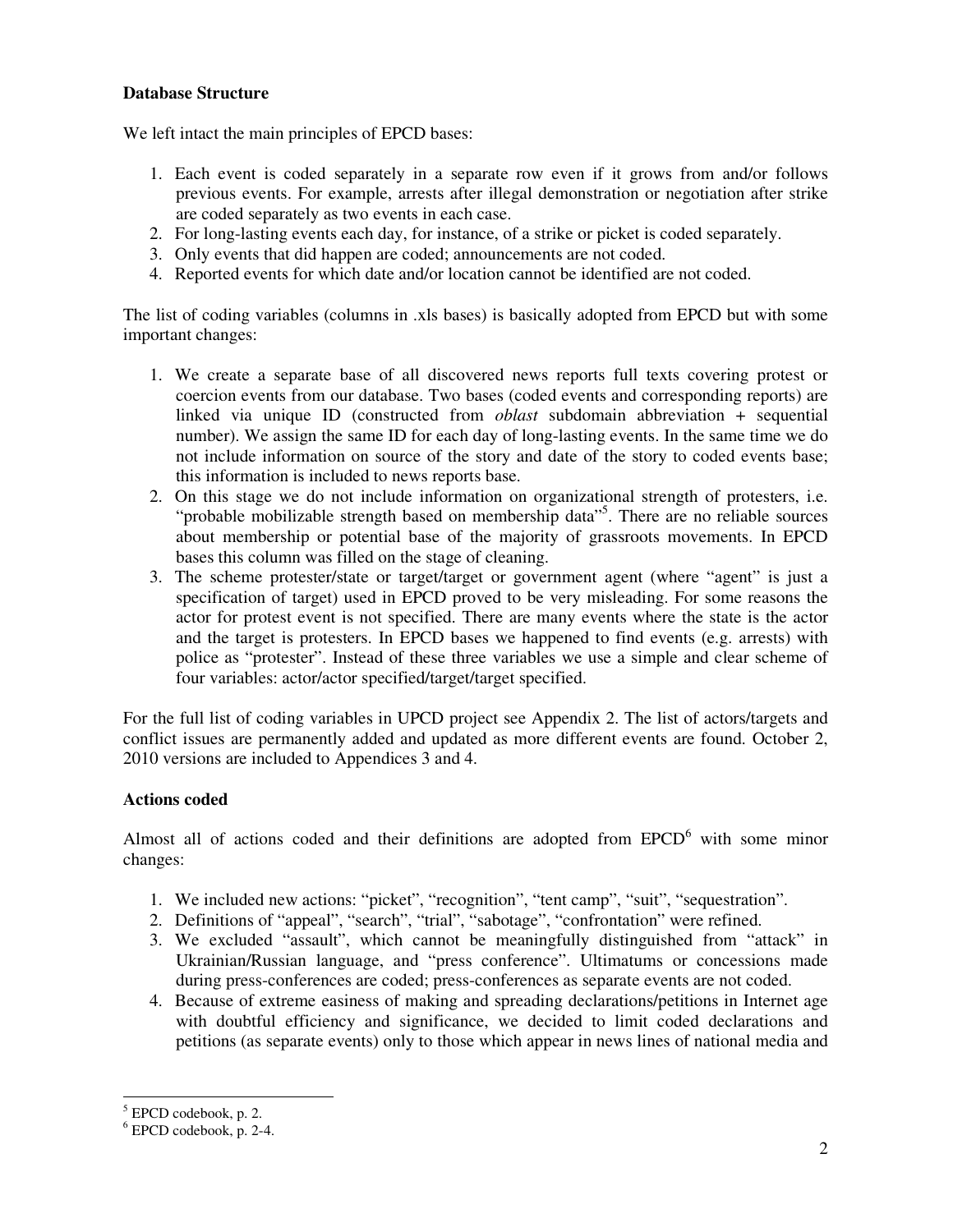which are not made by central committees of parliamentary parties and/or high-level state officials.

5. For the same reason we have used label "statement" only for those cases where after some event the statement is made to deny declared identity of the protesters (e.g. they were not real workers of some company but hired "protesters" attempting to discredit the company) and where we cannot choose between high-level and low-level source. Including two events, we do not miss or distort available information at least.

The full list of actions with descriptions is available in Appendix 5. Descriptions of actions are not and, probably, cannot be systematic and exclusive, definitions sometimes intersect and sometimes actions are subspecies of other actions. This is determined by different level of details which can be extracted from different news reports in case of different events. Sometimes we have information about "kneecapping", sometimes we can infer only some general idea that "confrontation" took place.

Among all coded actions protest actions are defined as clearly localized in space and time events containing a) visible claim by an actor outside the government which if realized would affect interests of some specific person or group outside their own number, b) supportive physical action (discursive protests, e.g. petitions, are not included into this definition).

### **Inferences**

We use the same inferential conventions as in EPCD bases for coding numbers. "Tens", "hundreds", "thousands" are coded 31, 301, 3001 respectively and so forth. "Almost 50" must be coded as "49" and "over 50" as "51".

In cases when we do not have any information on the number of protesters we leave empty the corresponding cell. Usually we do not have information on the number of state forces. In cases we can assume some presence of police (for instance, during sanctioned by local authorities, public actions presence of police is a legal requirement) but we do not have any information on their numbers, we leave empty cells too. "0" means that we have grounded reasons to assume that police was not present. The same rule applies to the number of injured: empty cells mean that we do not have any exact information but we can assume with high probability that someone could be injured during beatings or fights.

### **Abbreviations**

For the list of abbreviations used in UPCD base see Appendix 6.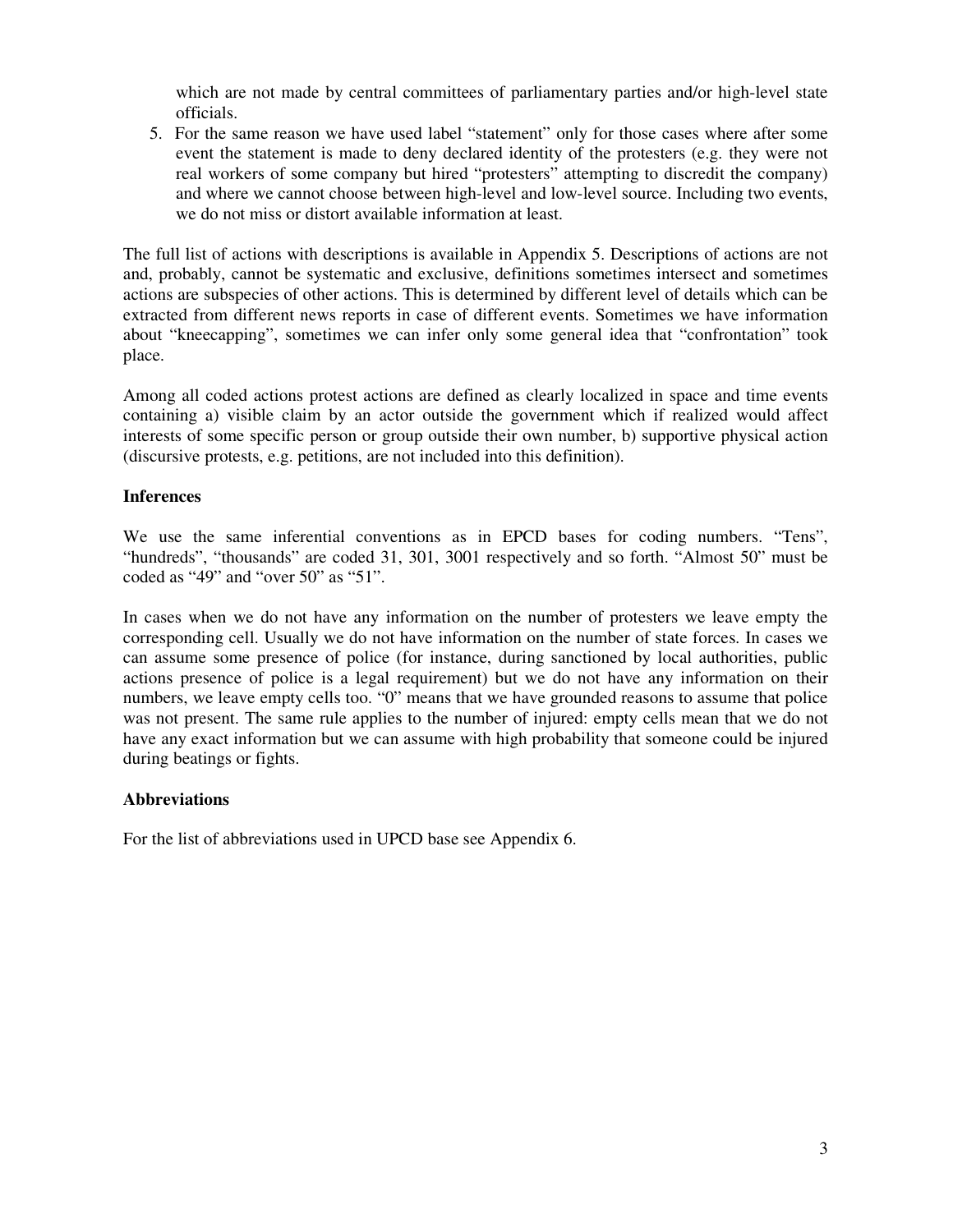# **APPENDIX 1 LIST OF SOURCES**

| <b>National web-sites</b> |                                              |                  |
|---------------------------|----------------------------------------------|------------------|
| Interfax                  | http://www.interfax.com.ua/ukr/main/         |                  |
| лавред                    | http://glavred.info/news/                    | since 20.01.2010 |
| УНІАН – Права людини      | http://human-rights.unian.net/ukr/rubrics/10 |                  |
| Національна служба        | http://www.nspp.gov.ua/?s=45                 |                  |
| посередництва і           |                                              |                  |
| примирення                |                                              |                  |

| <b>Crimea</b>     |                                       |                 |  |
|-------------------|---------------------------------------|-----------------|--|
| Е-Крым            | http://e-crimea.info/newspage.shtml   |                 |  |
| КИА               | http://kianews.com.ua/vse-novosti     |                 |  |
| Черноморская      | http://www.blacksea.tv/news           |                 |  |
| телерадиокомпания |                                       |                 |  |
| УНІАН-Крим        | http://crimea.unian.net/ukr/lastnews/ |                 |  |
| Крымское время    | http://www.time4news.org/cd/krymskoe- | till 20.01.2010 |  |
|                   | vremya/novosti                        |                 |  |

|                     | <b>Vinnytsia</b>                              |
|---------------------|-----------------------------------------------|
| 20 хвилин - Вінниця | http://vn.20minut.ua/                         |
| Моя Вінниця         | http://www.myvin.com.ua/ua/news/news vin.html |

|                         | Lutsk (Volynska oblast) |                                    |                 |
|-------------------------|-------------------------|------------------------------------|-----------------|
|                         | Волинська правда        | http://pravda.lutsk.ua/news/       |                 |
| $\overline{2}$          | Луцький інформаційний   | http://mark-media.com.ua/          | since 5.08.2010 |
|                         | портал                  |                                    |                 |
| 3                       | Волинські новини        | http://volynnews.com/              |                 |
|                         | 3IK                     | http://zik.com.ua/ua/region/lutsk/ | till 01.08.2010 |
| $\overline{\mathbf{5}}$ | Сім'я і Дім             | http://www.simya.com.ua/           |                 |
| 6                       | Волинський              | http://vip.volyn.ua/news/all       | since 5.08.2010 |
|                         | інформаційний портал    |                                    |                 |
|                         | Альтернатива            | http://alternatuva.com/            | till 5.08.2010  |

| <b>Dnipropetrovsk</b> |                                     |  |
|-----------------------|-------------------------------------|--|
| 1 азета по-днепровски | http://dnepr.mycityua.com/news/     |  |
| Дніпроград            | http://dniprograd.org/ua/news/      |  |
| Gorod.dp.ua           | http://gorod.dp.ua/news/archive.php |  |

| <b>Donetsk</b>    |                                                   |                  |
|-------------------|---------------------------------------------------|------------------|
|                   | Донецк.proUA.com   http://donetsk.proua.com/news/ |                  |
| Donbass.ua        | http://donbass.ua/news/region.html                |                  |
| Газета по-донецки | http://donetsk.mycityua.com/news/                 |                  |
| 62.ua             | http://www.62.ua/news                             | since 31.10.2010 |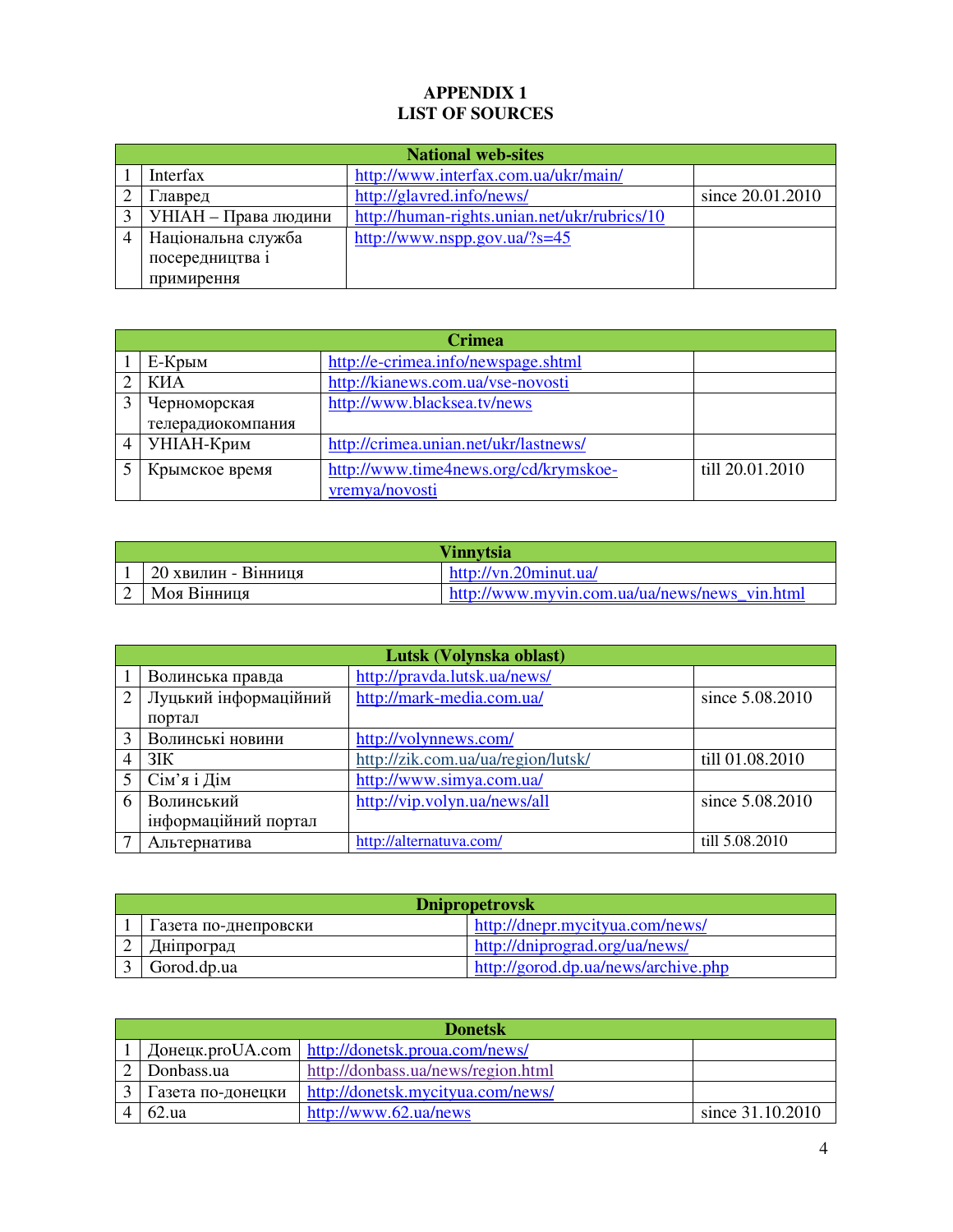| <b>Zhytomyr</b>     |                                   |  |
|---------------------|-----------------------------------|--|
| Житомир.info        | http://zhytomyr.info/#            |  |
| Житомир.net         | http://zhitomir.net/index.php     |  |
| Журнал Житомира     | http://zhzh.info/news/            |  |
| 20 хвилин - Житомир | http://zt.20minut.ua/?mycity id=2 |  |

| Uzhgorod (Zakarpatska oblast) |                                       |                 |
|-------------------------------|---------------------------------------|-----------------|
| Новини                        | http://mukachevo.net/                 |                 |
| Закарпаття                    |                                       |                 |
| $\vert$ УЖГОРОД.net.ua        | http://uzhgorod.net.ua/               |                 |
| ClipNews.info                 | http://clipnews.info/newslist.htm     |                 |
| UA-Reporter                   | http://www.ua-reporter.com/uzhgorod   |                 |
| 3IK                           | http://zik.com.ua/ua/region/uzhgorod/ | Till 01.08.2010 |

|   |                    | Zaporizhzhya                                   |                  |
|---|--------------------|------------------------------------------------|------------------|
|   | Запорожское время  | http://timeszp.com/news/                       |                  |
|   | Индустриальное     | http://iz.com.ua/                              |                  |
|   | Запоржье           |                                                |                  |
|   | Мелитопольские     | http://www.mv.org.ua/?i= $2&i=1$               |                  |
|   | ведомости          |                                                |                  |
| 4 | Репортер Запорожья | http://reporter.zp.ua/zp-news                  | since 17.03.2010 |
|   | Новости Запорожья  | http://www.zptown.at.ua/news/1-0-1             | since 04.08.2010 |
| 6 | politika.zp.ua     | http://www.politika.zp.ua/news_line.php?from=0 | since 25.02.2010 |
|   |                    |                                                | till 05.06.2010  |

| <b>Ivano-Frankivsk</b> |                                              |                 |
|------------------------|----------------------------------------------|-----------------|
| ifPortal.net           | http://ifportal.net/                         |                 |
| Правда.if.ua           | http://pravda.if.ua/                         |                 |
| Malakava.com           | http://malakava.com/news                     |                 |
| News.if.ua/            | http://news.if.ua/                           |                 |
| $3$ IK                 | http://zik.com.ua/ua/region/ivano-frankivsk/ | till 01.08.2010 |

| Kirovograd        |                                               |  |
|-------------------|-----------------------------------------------|--|
| P.K.C.            | http://kirovograd.rks.kr.ua/daily/kirovograd/ |  |
| . Весь Кіровоград | http://kirovograd.net/                        |  |
| Kirovograd.proua  | http://kirovograd.proua.com/                  |  |

| Lugansk           |                                          |  |
|-------------------|------------------------------------------|--|
| Lugansk.proua.com | http://lugansk.proua.com/news/           |  |
| Cxid.info         | http://cxid.info/main.php                |  |
| <b>IPTA-Fax</b>   | http://irtafax.com.ua/news/regional.html |  |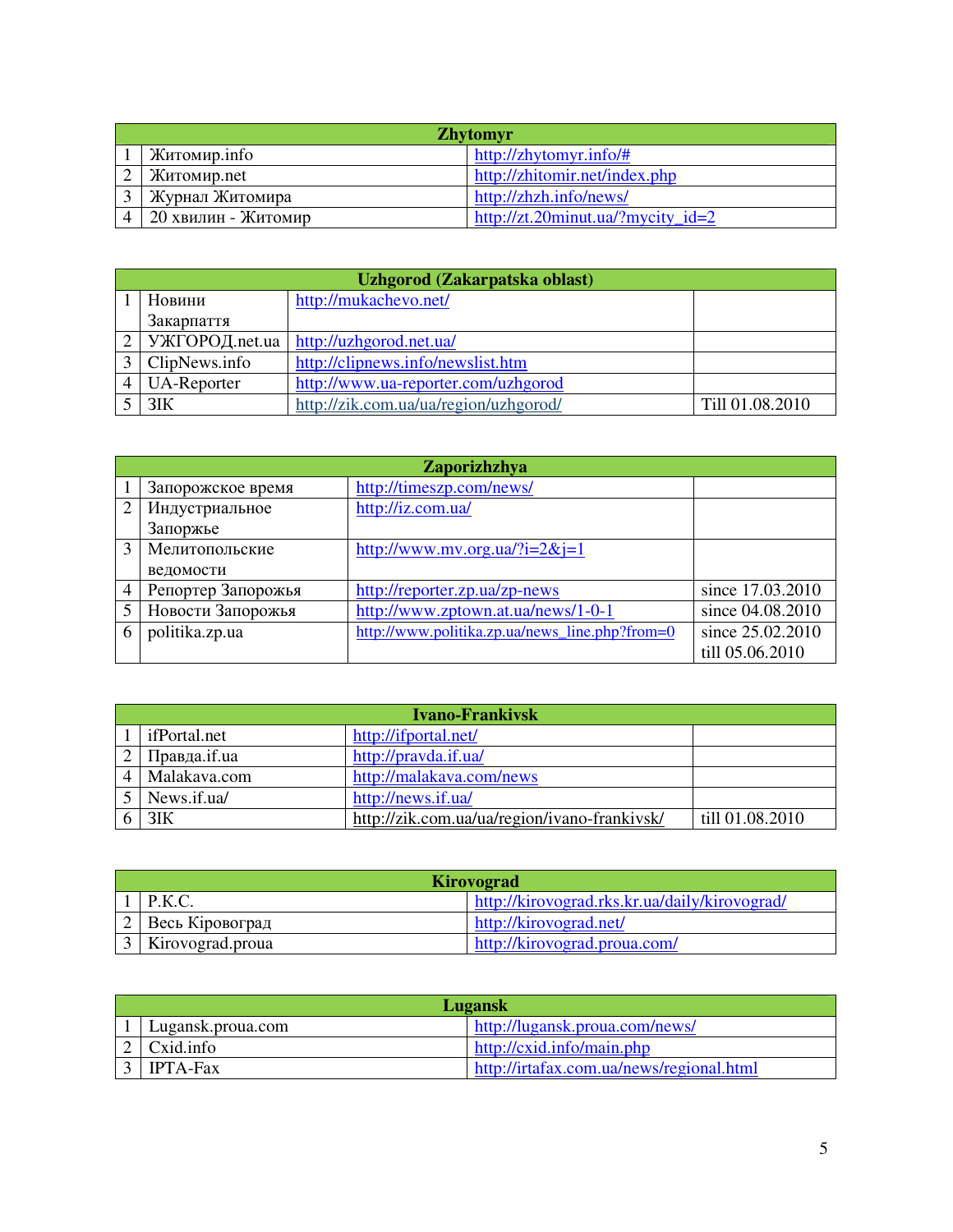| Lviv              |                                         |                  |  |
|-------------------|-----------------------------------------|------------------|--|
| Galinfo           | http://galinfo.com.ua/                  |                  |  |
| Львівський портал | http://portal.lviv.ua/news/             |                  |  |
| Об'єктивно        | http://obk.lviv.ua/news/                | till 3.10.2010   |  |
| 3IK               | http://zik.com.ua/ua/region/lviv/       |                  |  |
| $3$ IK            | http://zik.com.ua/ua/region/lvivregion/ | till 01.08.2010  |  |
| 3IK               | http://zik.com.ua/ua/rubric/west/       | since 01.08.2010 |  |

| Kyiv and Kyivska oblast  |                                       |                  |  |
|--------------------------|---------------------------------------|------------------|--|
| Kyiv.proUA               | http://kyiv.proua.com/news/           |                  |  |
| Моє місто                | http://moemisto.com.ua/docf/4         |                  |  |
| │ УНІАН-Київ             | http://kiev.unian.net/ukr/lastnews/   |                  |  |
| Главред - Столица        | http://stolitsa.glavred.info/news/    | since 20.01.2010 |  |
| Газета по-киевски        | http://mycityua.com/news/city/p1.html | till 20.01.2010  |  |
| Українська правда - Київ | http://kiev.pravda.com.ua/            | till 20.01.2010  |  |

| <b>Mykolaiv</b> |                                                  |                 |  |  |
|-----------------|--------------------------------------------------|-----------------|--|--|
| Новости N       | http://novosti-n.mk.ua/news/                     |                 |  |  |
| Правда.mk.ua    | http://www.pravda.mk.ua/news/all_news/index.html |                 |  |  |
| Mk.Mk.ua        | http://mk.mk.ua/                                 | till 20.01.2010 |  |  |

|   | <b>Odesa</b>   |                                                       |                  |  |
|---|----------------|-------------------------------------------------------|------------------|--|
|   | Вікна-Одеса    | http://viknaodessa.od.ua/news/                        |                  |  |
|   | <b>ATB</b>     | http://atv.odessa.ua/news/                            |                  |  |
|   | Информационный | http://misto.odessa.ua/index.php?u=novosti/odessa/len |                  |  |
|   | сайт Одессы    | <u>ta</u>                                             |                  |  |
| 4 | Гражданские    | http://gnews.ua/cat/list/section/382                  |                  |  |
|   | новости        |                                                       |                  |  |
|   | УНІАН-Одеса    | http://unian.net/ukr/products/70/                     |                  |  |
|   | Гаймер         | http://timer.od.ua/                                   | since 20.01.2010 |  |

| <b>Poltava</b> |                                                    |                  |  |
|----------------|----------------------------------------------------|------------------|--|
| Полтава-       | http://poltava.info/news.htm                       |                  |  |
| Информ         |                                                    |                  |  |
| Новини         | http://www.regionnews.poltava.ua/index.php?go=Home |                  |  |
| Полтавщини     |                                                    |                  |  |
| Полтавщина     | http://www.poltava.pl.ua/news/                     | since 04.08.2010 |  |

|                | <b>Rivne</b>          |                                                 |                 |  |
|----------------|-----------------------|-------------------------------------------------|-----------------|--|
|                | Рівненщина            | http://irp.rv.ua/rubriki-novin                  |                 |  |
| $\overline{2}$ | Рівне вечірнє         | http://rivnepost.rv.ua/showrubric.php?rubric=ne |                 |  |
|                |                       | $ws\&page=1$                                    |                 |  |
|                | 3 Регіональний портал | http://rivne.com.ua/news/                       |                 |  |
|                | Рівне                 |                                                 |                 |  |
|                | $4$ 3IK               | http://zik.com.ua/ua/region/rivne/              | till 01.08.2010 |  |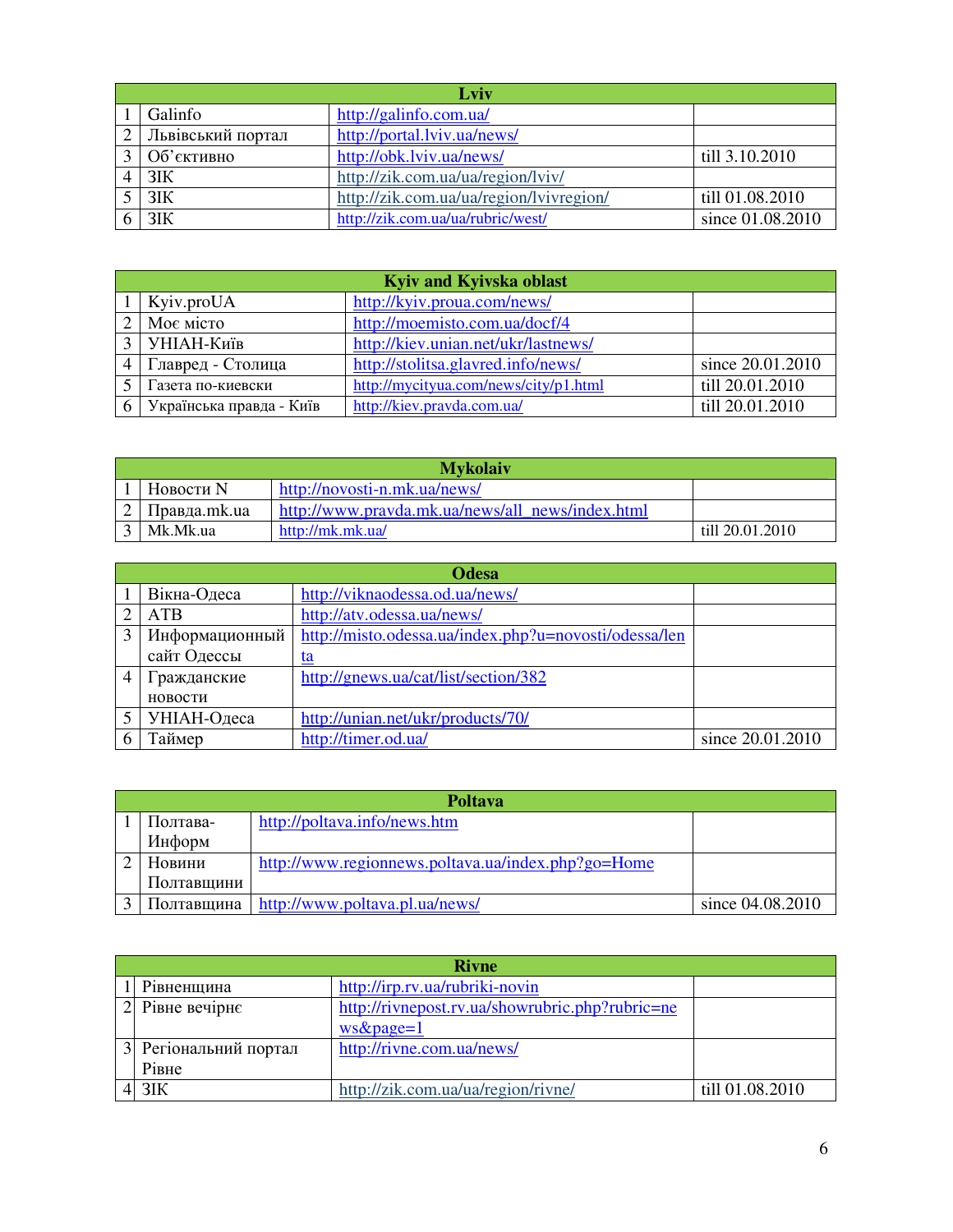| <b>Sumy</b>     |                                             |  |  |
|-----------------|---------------------------------------------|--|--|
| Панорама        | http://rama.com.ua/news+index.htm           |  |  |
| <b>СОТНЯ</b>    | $http://100.sumy.ua/index.php?page=news$    |  |  |
| «Данкор online» | http://www.dancor.sumy.ua/news/archive0.htm |  |  |

| <b>Ternopil</b>       |                                       |                  |  |
|-----------------------|---------------------------------------|------------------|--|
| Тернопільська правда  | http://t-pravda.te.ua/sub/1/          |                  |  |
| Нова Ера              | http://novaera.te.ua/                 |                  |  |
| 20 хвилин - Тернопіль | http://te.20minut.ua/?mycity_id=3     |                  |  |
| 3IK                   | http://zik.com.ua/ua/region/ternopil/ | till 01.08.2010  |  |
| Новий тернопільський  | http://nter.net.ua/ternopil/          | since 03.10.2010 |  |
| інформаційний портал  |                                       |                  |  |
| News.te.ua            | http://news.te.ua                     | since 17.08.2010 |  |
|                       |                                       | till 03.10.2010  |  |

| <b>Kharkiv</b>                         |                                                  |  |  |
|----------------------------------------|--------------------------------------------------|--|--|
| МедиаПорт                              | http://www.mediaport.ua/news                     |  |  |
| АТН Харьков                            | http://www.atn.kharkov.ua/tape.php               |  |  |
| Status Quo - Акции протеста в Харькове | http://www.sq.com.ua/show_article/580/index.html |  |  |
| Весь Харьков                           | http://www.all.kharkov.ua/news                   |  |  |
| Харьковские новости                    | http://www.kharkov-350.org/kharkov-news/         |  |  |
| УНІАН-Харків                           | http://kharkiv.unian.net/ukr/lastnews/           |  |  |

| <b>Kherson</b>    |                                       |                  |  |
|-------------------|---------------------------------------|------------------|--|
| Площадь свободы   | http://pskherson.com.ua/all-news.html |                  |  |
| Таврия Ньюс       | http://www.tnua.info/                 | since 11.05.2010 |  |
| Херсонська правда | http://pravda.ks.ua/                  | since 11.05.2010 |  |

| <b>Khmelnytsky</b> |                                     |                  |  |
|--------------------|-------------------------------------|------------------|--|
| Моя газета         | http://moyagazeta.com/news/r-1.html |                  |  |
| 20 хвилин -        | http://hm.20minut.ua/?mycity_id=4   | till 22.03.2010  |  |
| Хмельницький       |                                     |                  |  |
| Поділля News       | http://podil.km.ua/                 | since 11.05.2010 |  |
| Подільська ТРК     | http://odtrk.km.ua/                 | since 11.05.2010 |  |
|                    |                                     | till 23.09.2010  |  |

| <b>Cherkasy</b> |                                             |                  |  |
|-----------------|---------------------------------------------|------------------|--|
| Провінція       | http://pro-vincia.com.ua/article-a-449.html |                  |  |
| Прес-Центр      | http://pres-centr.ck.ua/tape/               |                  |  |
| Антенна         | http://www.antenna.com.ua/news/             | since 04.08.2010 |  |
| Вікка           | http://vikka.ck.ua/ua/news.php?pid=6        | since 04.08.2010 |  |
| Прочерк         | http://procherk.info/all-news               | since 22.09.2010 |  |

| $\sim$<br>----------- |
|-----------------------|
|                       |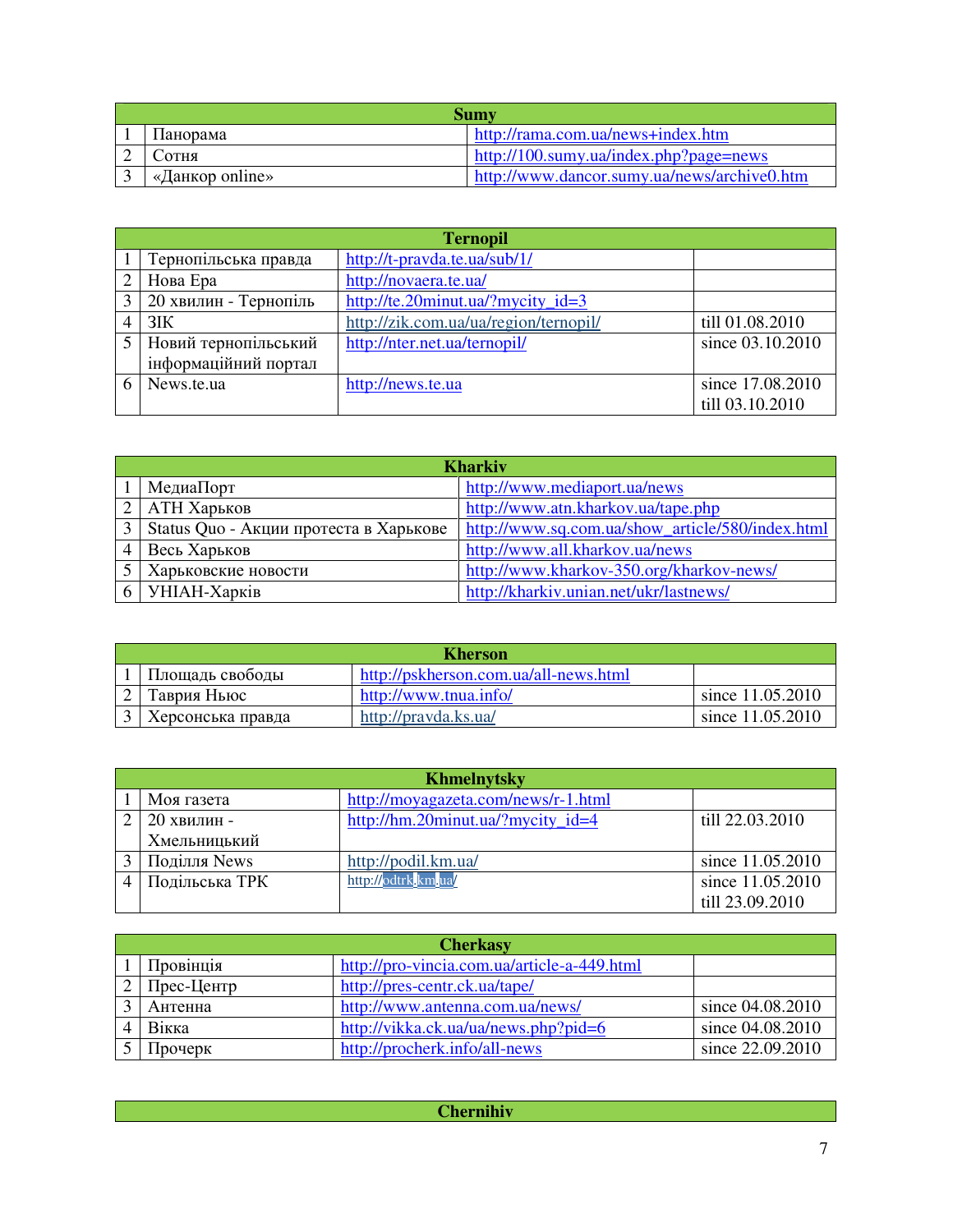| -4<br><b>.</b> | . .<br><b>ПВСЬКИЙ</b><br>MOHITOD<br>MOH1<br>. .<br>Tr. | net |
|----------------|--------------------------------------------------------|-----|
| ⌒<br>-         | вал<br>окий<br>ഫ⇔                                      |     |

|   | <b>Chernivtsi</b> |                                                      |                 |  |  |  |
|---|-------------------|------------------------------------------------------|-----------------|--|--|--|
|   | Чернівецький      | http://citi.cv.ua/news/lenta.html                    |                 |  |  |  |
|   | інформаційно-     |                                                      |                 |  |  |  |
|   | розважальний      |                                                      |                 |  |  |  |
|   | портал            |                                                      |                 |  |  |  |
|   | Від і До          | http://vidido.ua/index.php/poglyad/list_cat_news/C4/ |                 |  |  |  |
|   | Zahid.net         | http://www.zaxid.net/articlesbytype/news/chernivtsi/ |                 |  |  |  |
| 4 | Press.cv.ua       | http://www.press.cv.ua/                              |                 |  |  |  |
| 5 | ЗІК - Чернівці    | http://zik.com.ua/ua/region/chernivtsi/              | till 01.08.2010 |  |  |  |
| 6 | Bepciï            | http://versii.cv.ua/i/?cat=200                       | till 20.01.2010 |  |  |  |

|                | <b>Major activist web-site "Maidan"</b> |                                                                 |                 |  |  |  |
|----------------|-----------------------------------------|-----------------------------------------------------------------|-----------------|--|--|--|
|                | Майдан                                  | http://maidan.org.ua/                                           |                 |  |  |  |
| $\overline{2}$ | Майдан-                                 | http://maidan.org.ua/vostok/                                    |                 |  |  |  |
|                | СХ1Д                                    |                                                                 |                 |  |  |  |
| $\mathcal{F}$  | Майдан-                                 | http://maidan.org.ua/center/                                    |                 |  |  |  |
|                | центр                                   |                                                                 |                 |  |  |  |
| 4              | Майдан-                                 | http://maidan.org.ua/lviv/                                      |                 |  |  |  |
|                | захід                                   |                                                                 |                 |  |  |  |
| $\overline{5}$ | Майдан-                                 | http://maidan.org.ua/krym/                                      |                 |  |  |  |
|                | Крим                                    |                                                                 |                 |  |  |  |
| 6              | Народні                                 | http://maidan.org.ua/news/index.php3?bn=maidan_narnews&site=mai | till 20.01.2010 |  |  |  |
|                | новини                                  | dan                                                             |                 |  |  |  |

| <b>Leftists</b>     |                                                |  |  |  |
|---------------------|------------------------------------------------|--|--|--|
| Кроніка самозахисту | http://samozahist.org.ua/                      |  |  |  |
| Zaraz.org           | http://news.zaraz.org/                         |  |  |  |
| 3   LJ ua_indymedia | http://community.livejournal.com/ua_indymedia/ |  |  |  |

|   | <b>Rightists</b> |                                               |                  |  |  |  |
|---|------------------|-----------------------------------------------|------------------|--|--|--|
|   | Реактор          | http://reactor.org.ua/news/                   |                  |  |  |  |
|   | Соціал-          | http://spas-edko.org.ua/section.php?id=2      |                  |  |  |  |
|   | Патріотична      |                                               |                  |  |  |  |
|   | Асамблея Слов'ян |                                               |                  |  |  |  |
|   | Патріот України  | http://patriotukr.org.ua/index.php?rub=news_w |                  |  |  |  |
|   | LJ bilozerska    | http://bilozerska.livejournal.com             | since 20.01.2010 |  |  |  |
|   | Народний оглядач | http://observer.sd.org.ua                     | till 20.01.2010  |  |  |  |
| 6 | Соціал-          | http://sna.in.ua/news.html                    | till 20.01.2010  |  |  |  |
|   | Націоналістична  |                                               |                  |  |  |  |
|   | Асамблея         |                                               |                  |  |  |  |

| <b>Crimean Tartar mobilization</b> |  |                            |
|------------------------------------|--|----------------------------|
| Кримські татари                    |  | http://www.kirimtatar.com/ |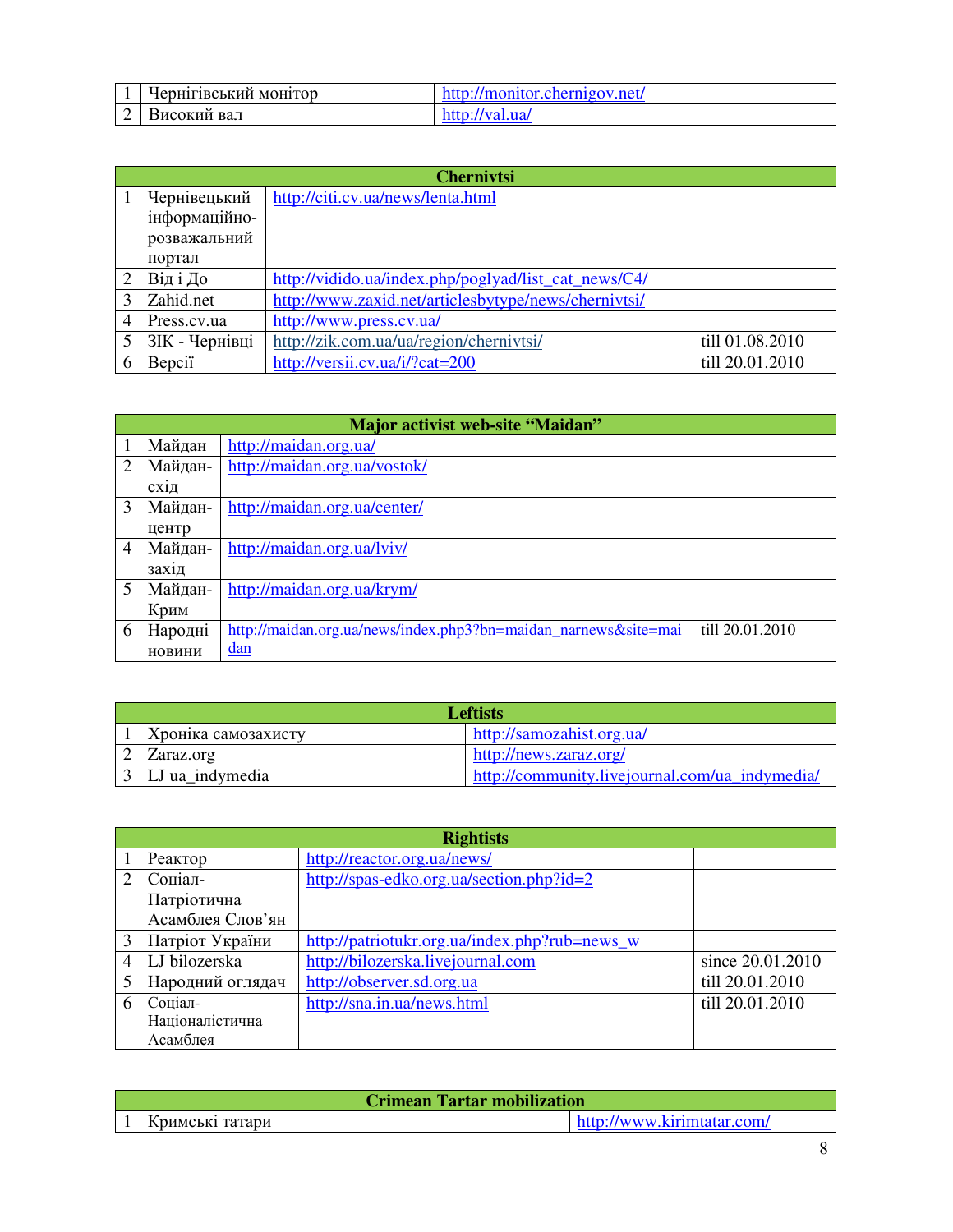| $\overline{\phantom{0}}$ | $  -$<br>Авдет<br>. | -- |
|--------------------------|---------------------|----|
|                          |                     |    |

|                | <b>Environmentalists and animal rights</b> |                                                   |                 |  |  |  |  |
|----------------|--------------------------------------------|---------------------------------------------------|-----------------|--|--|--|--|
|                | Український                                | http://www.ecoport.org.ua/                        |                 |  |  |  |  |
|                | екологічний                                |                                                   |                 |  |  |  |  |
|                | портал                                     |                                                   |                 |  |  |  |  |
| $\overline{2}$ | Блог<br>Степана                            | http://pryroda.in.ua/stepan/                      |                 |  |  |  |  |
|                | Жабки                                      |                                                   |                 |  |  |  |  |
|                |                                            | http://community.livejournal.com/animalrights_ua/ |                 |  |  |  |  |
|                | animalrights_ua                            |                                                   |                 |  |  |  |  |
|                | Природа                                    | http://pryroda.in.ua/                             | till 20.01.2010 |  |  |  |  |
|                | України                                    |                                                   |                 |  |  |  |  |

| Urban development activism (illegal buildings) |                                               |  |  |  |  |
|------------------------------------------------|-----------------------------------------------|--|--|--|--|
| $\vert$ 1   LJ saveoldkyiv                     | http://community.livejournal.com/saveoldkyiv/ |  |  |  |  |
| 2 Системний дерибан                            | http://derybanu.net                           |  |  |  |  |

|                        |  | <b>LGBT</b> |                                                                                         |
|------------------------|--|-------------|-----------------------------------------------------------------------------------------|
|                        |  |             | $\vert$ Iнформаційний сервер геїв, лесбіянок, бісексуалів і http://www.lgbt.in.ua/news/ |
| транссексуалів України |  |             |                                                                                         |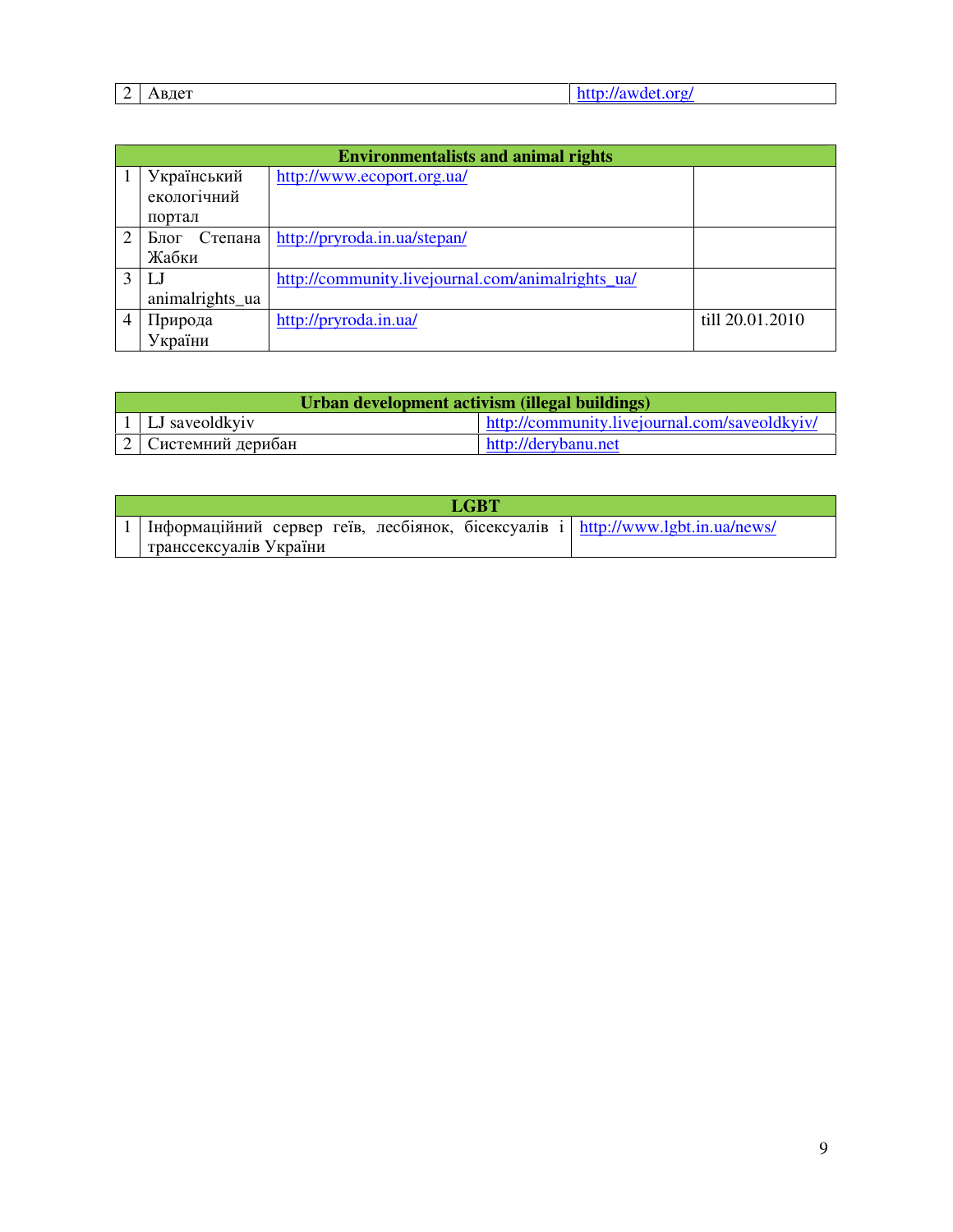# **APPENDIX 2 CODING VARIABLES**

- A ID
- B Event date
- C Day of the week
- D Action, i.e., type of protest, strike or coercive act
- E Actor of the event, i.e., group or type (see Appendix 3)<br>F Actor specified, e.g. name of organization
- F Actor specified, e.g. name of organization<br>G Target, usually the object of protest in the
- Target, usually the object of protest in the event, group or type (see Appendix 3)
- H Target specified, e.g. name of organization
- I Event, a description of event's additional circumstances
- J Oblast
- K Location, the town, city, or urban district in Kyiv where the event took place;
- L Issue, grievance topic of the protesters or the state (see Appendix 4)
- M Link date, i.e., a previous date connected to the event that aid understanding, e.g., an anniversary of an historic event, a trial related to an arrest date, an action connected to a previous warning or the imposition of a major change such as martial law
- N Time, i.e., the time an event occurred, started and stopped if reported; we coded it in 24-hour time  $(7:00 \text{ pm} = 19:00)$
- O Number of protesters
- P Number of protesters arrested
- Q Number of protesters injured
- R Number of protesters killed
- S Property damage (dichotomous—yes or no)<br>T State force involved in the conflict
- T State force involved in the conflict<br>U Number of state force injured
- Number of state force injured
- V Number of state force killed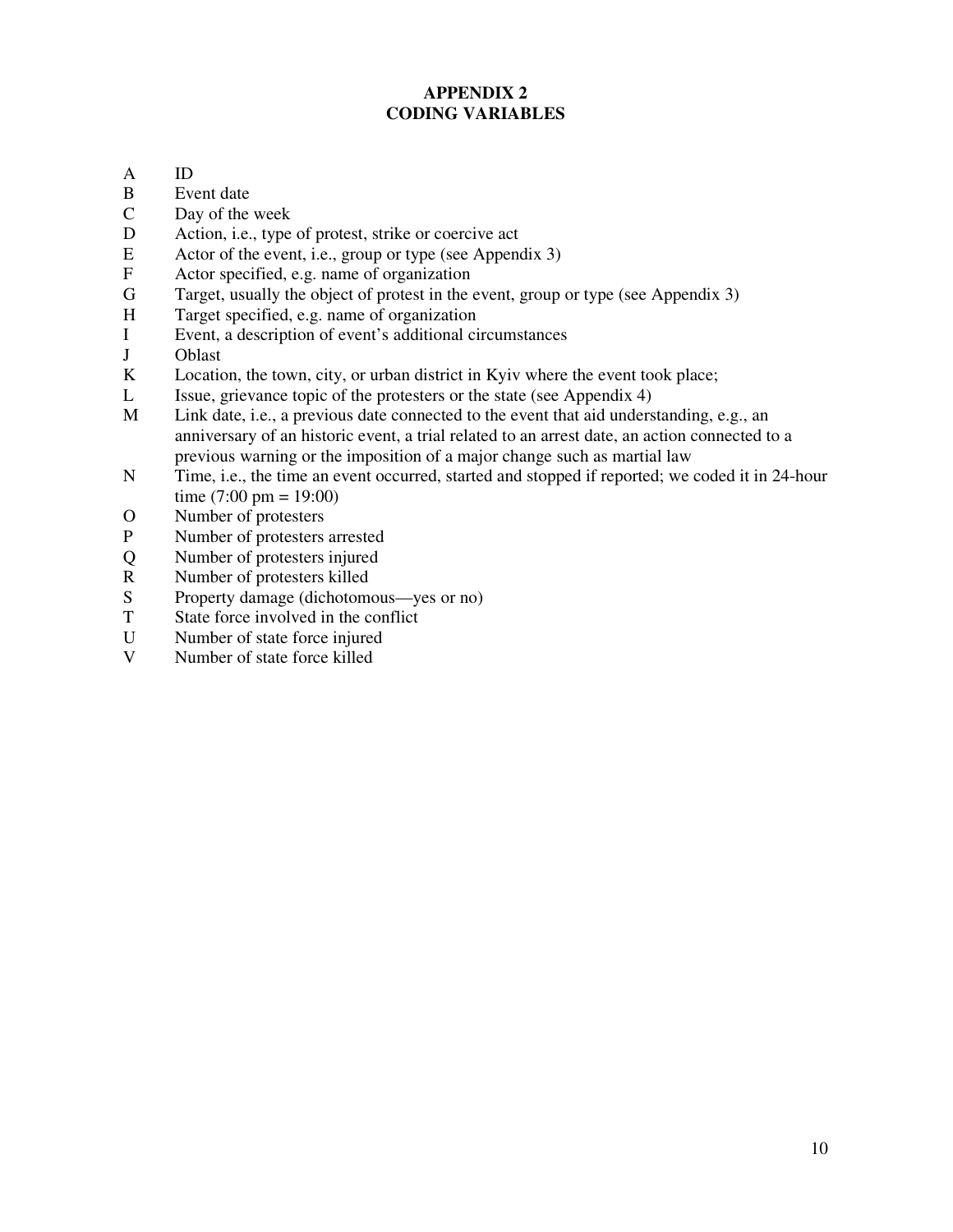### **APPENDIX 3 ACTORS/TARGETS**

#### **Warning: The list is constantly added and updated**

- 1. Citizens used when impossible to specify the acting group
- 2. Migrants
- 3. NGO for non-political associations
- 4. Workers
- 5. Leftists only for non-partisan actors
- 6. Students
- 7. Rightists only for non-partisan actors
- 8. Trade union
- 9. Initiative group non-registered, informal initiative
- 10. Skinheads
- 11. Football fans if ultras specify in "actor/target specified"
- 12. Government central state bodies
- 13. Local authorities
- 14. Court courts of all instances (can be specified)
- 15. State forces specify: police, SBU (security service), Berkut (militarized police)
- 16. Neighborhood local inhabitants (of a house, district, village), especially in urban development conflicts
- 17. Journalists
- 18. Mass-media if mass-media protests as a whole
- 19. Communal enterprise
- 20. Company any private firm
- 21. State enterprise
- 22. Disabled
- 23. Politician
- 24. Party political party
- 25. Religious institution
- 26. Law-enforcement
- 27. Foreign country may be "specified"
- 28. Small business
- 29. Taxi drivers also fixed-run taxi drivers
- 30. Environmentalists
- 31. Liberals only for non-partisan actors
- 32. Art institution
- 33. Education institution
- 34. Islamists
- 35. Private guards
- 36. Lawyers
- 37. Car owners
- 38. Russian nationalists
- 39. Artists
- 40. Teachers
- 41. Pensioners
- 42. LGBT
- 43. IGO intergovernmental organization (e.g. IMF, WTO, UN)
- 44. ethnic minority excluding Russians
- 45. foreign citizens excluding immigrants to Ukraine
- 46. veterans not only of the World War II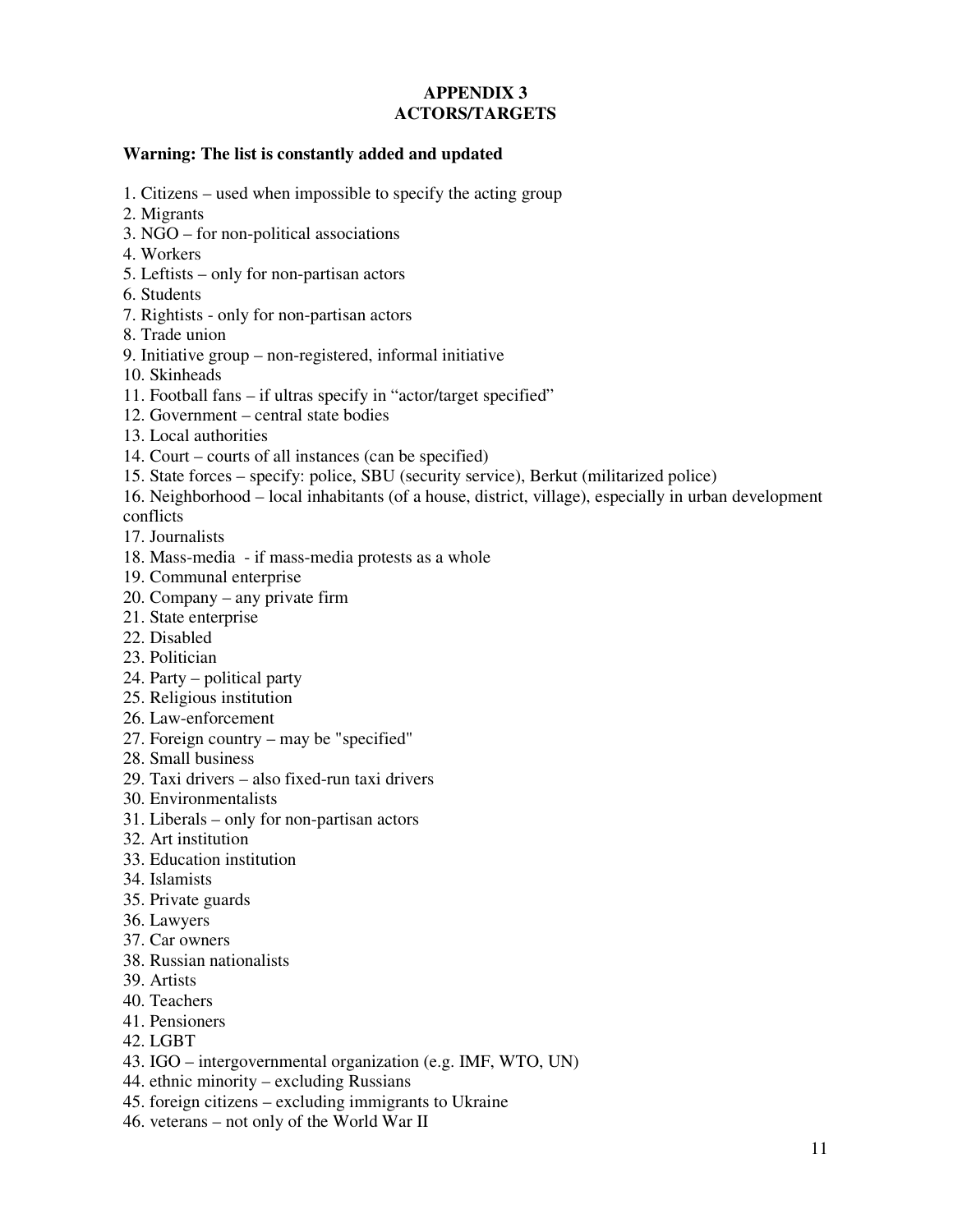### **APPENDIX 4 ISSUES**

### **Warning: The list is constantly added and updated**

- 1. Wage arrears
- 2. Wage increase
- 3. Development projects all conflicts around appropriation of urban space (illegal buildings)
- 4. Public transportation
- 5. Environment
- 6. Speculation
- 7. Corruption
- 8. Immigration
- 9. Public utilities
- 10. Education
- 11. Traffic regulation particularly protests because of deaths of pedestrians and bicyclists in traffic accidents
- 12. LGBT
- 13. Russian language
- 14. NATO
- 15. Land all protests around land property, appropriation and use
- 16. OUN –UPA conflicts around attitude towards Organization of Ukrainian Nationalists Ukrainian Insurgent Army (anti-Soviet guerrilla movement during WWII)
- 17. Freedom of speech particularly censorship in mass-media
- 18. Police abuse
- 19. Public health
- 20. Privatization
- 21. Animal rights
- 22. Labor rights
- 23. Disabled rights
- 24. Anti-[name of politician] against policy or personality of concrete politicians
- 25. Taxes including deductions to the Pension Fund
- 26. Raiders
- 27. Officials' illegal actions
- 28. Civic liberties
- 29. Electoral events using protest repertoire in support or against candidates during elections
- 30. Ukrainian naitonalism wider than OUN-UPA issues
- 31. Police non-feasance
- 32. Authority support
- 33. Orphans
- 34. Insufficient financing usually in conflicts between communal enterprises and government
- 35. Neofascism
- 36. Nationalization
- 37. Islamic fundamentalism
- 38. Hostages demands to liberate hostages
- 39. Dormitories protests around non-student dormitories, expulsions etc.
- 40. Company closure it usually includes wage arrears
- 41. Anti-Communism including conflicts around Soviet monuments, street names etc
- 42. Russian nationalism wider than Russian language issues
- 43. Small business rights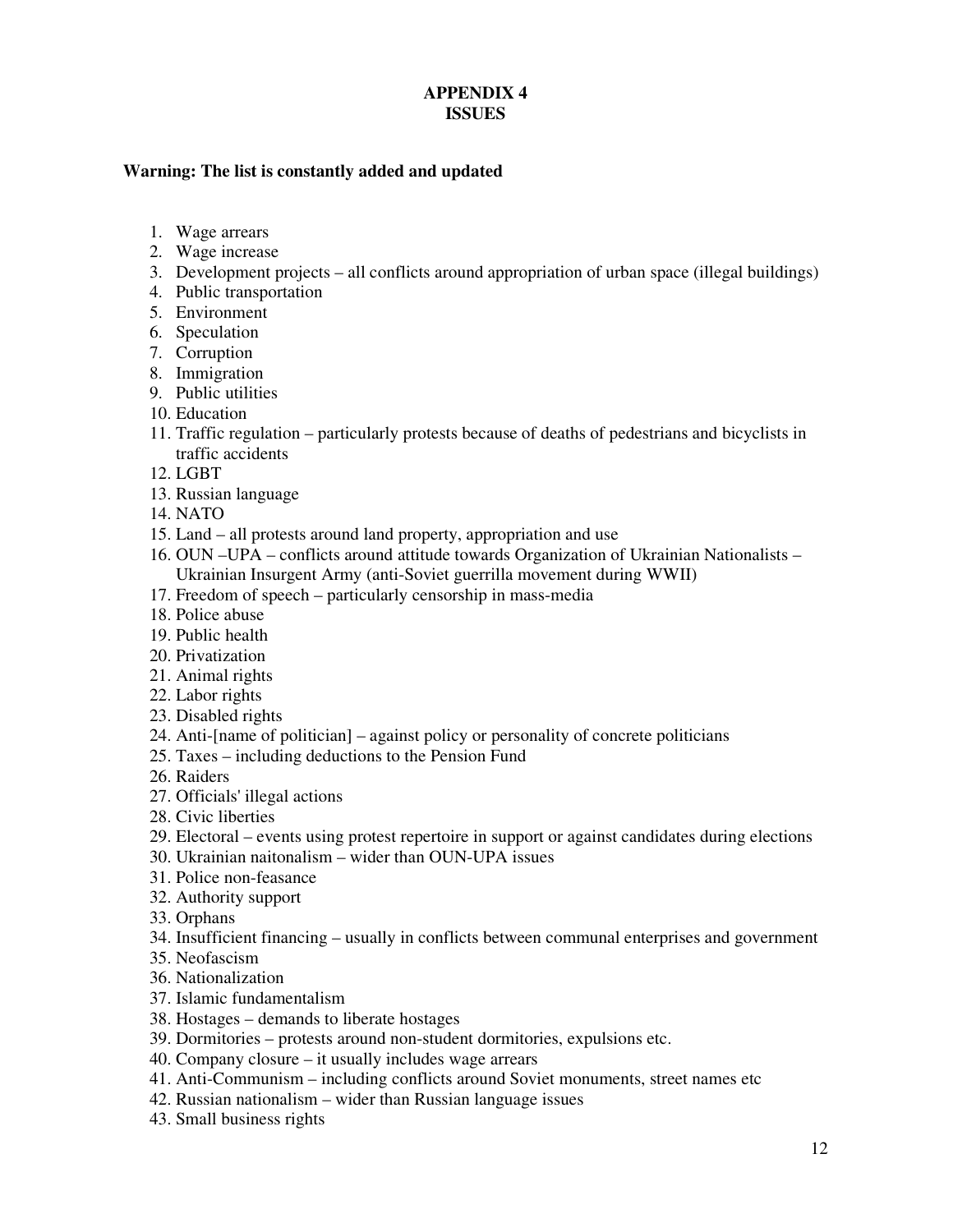- 44. women's rights
- 45. real estate property
- 46. fraud conflicts around financial frauds
- 47. antisemitism
- 48. loans conflicts around repaying bank loans
- 49. KP-MP conflicts between Ukrainian Orthodox Church of Kyiv Patriarchate and Ukrainian Orthodox Church of Moscow Patriarchate
- 50. social payments social security payments, pensions, state stipends
- 51. welfare generalized demands to increase living standards, wages, social payments etc
- 52. abortions
- 53. anti-politicians generalized protests against all politicians or the political system in total
- 54. emigration including issues of visa regimes with foreign countries
- 55. WW2 events around celebrations and conflicts because of the attitudes to the second World War
- 56. Soviet holiday events around celebrations of canceled Soviet holidays
- 57. religious rights
- 58. local self-government conflicts around procedures of local self-government (including local elections, territorial jurisdiction); protests against local politicians are not included
- 59. Black sea fleet concerning location of Russian Black sea fleet in Sevastapol
- 60. Armenian nationalism
- 61. May Day
- 62. Tartar nationalism
- 63. sport
- 64. Independence Day
- 65. culture cultural development rights
- 66. consumers rights
- 67. anticapitalism ideological protest against capitalist system in general
- 68. housing rights wider issue than dormitories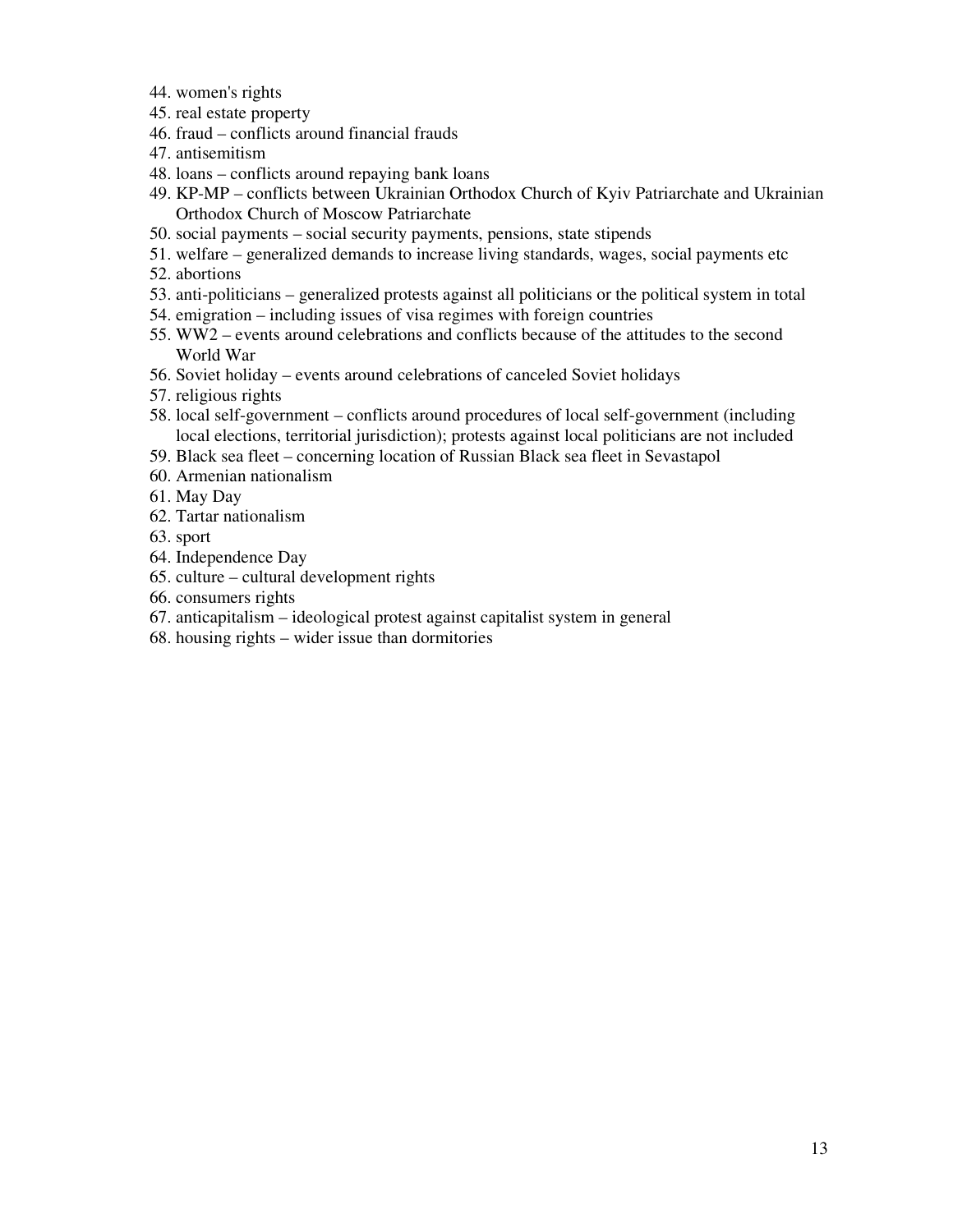## **APPENDIX 5 ACTIONS**

accede: state, company or authority accommodates dissident demand adaptation: dissident change in tactic that precludes a state action agreement: dissidents agree to state offer or compromise appeal: actor or target of the protest objects to ruling and goes to court or higher court arrest: arrests and detainment related to protest (see also preempt) arson: deliberate burning of a building for political reasons assassination: political murder of state, corporate or group leaders attack: group attack or assault beating: physical assault by police, between dissident groups or by a protest group blockade: state seals off dissidents bomb: report of the presence of an explosive device, whether detonated or not boycott: politically based refusal to act, buy, or cooperate break in: entering a building, base or compound for protest or repression purposes cancel: dissident group calls off event censor: state precludes or revises publications/speech of dissidents closure: dissidents or firms close office due to state or other dissident demands convict: try and convict dissident in court curfew: limit of citizens' time to be on the streets civil disobedience: non-violent purposeful violation of state laws commitment: state decision to commit dissidents into insane asylums. confiscate: state takes property from dissidents confrontation: direct faceoff between two opposing groups convoy: a line of vehicles of the state or dissidents for conflict coup: a coup d'état, takeover (or attempted takeover) of the government by elites, usually the military declare<sup>7</sup>: public oral protest statements demonstration: protest gathering that generally moves short distances or focuses on a specific target deployment: allocation of state forces in location to prevent or resist protest deport: state expels dissident from the country destroy: to destroy or ruin property for political reasons disband: a dissident organization dissolves dismiss: to release an employee because of dissent disrupt: to disturb or stop a rally, meeting, or a state event escape: dissidents escape from state custody exit: emigration or escape exclusion: barring certain types of people from an organization expulsion: state forces dissidents outside an institution or the country extort: make demand on threat of punishment if the demand is not accepted extradite: to arrest and send a dissident to another country fight: active conflict between state and dissidents or among dissidents fine: to assess a financial penalty for dissent force: state exerts force in opposition to dissent general strike: strike across a city, region, industry or country gunfight: battle between dissidents and state or dissident groups using guns harass: low-level repression; constant surveillance, interference in living or dissident action hide: dissident goes underground to avoid arrest and/or repression

 $\ddot{\phantom{a}}$ 

 $<sup>7</sup>$  Coded only if appears in news lines of national media and if it is not made by central committees of parliamentary</sup> parties and/or high-level state officials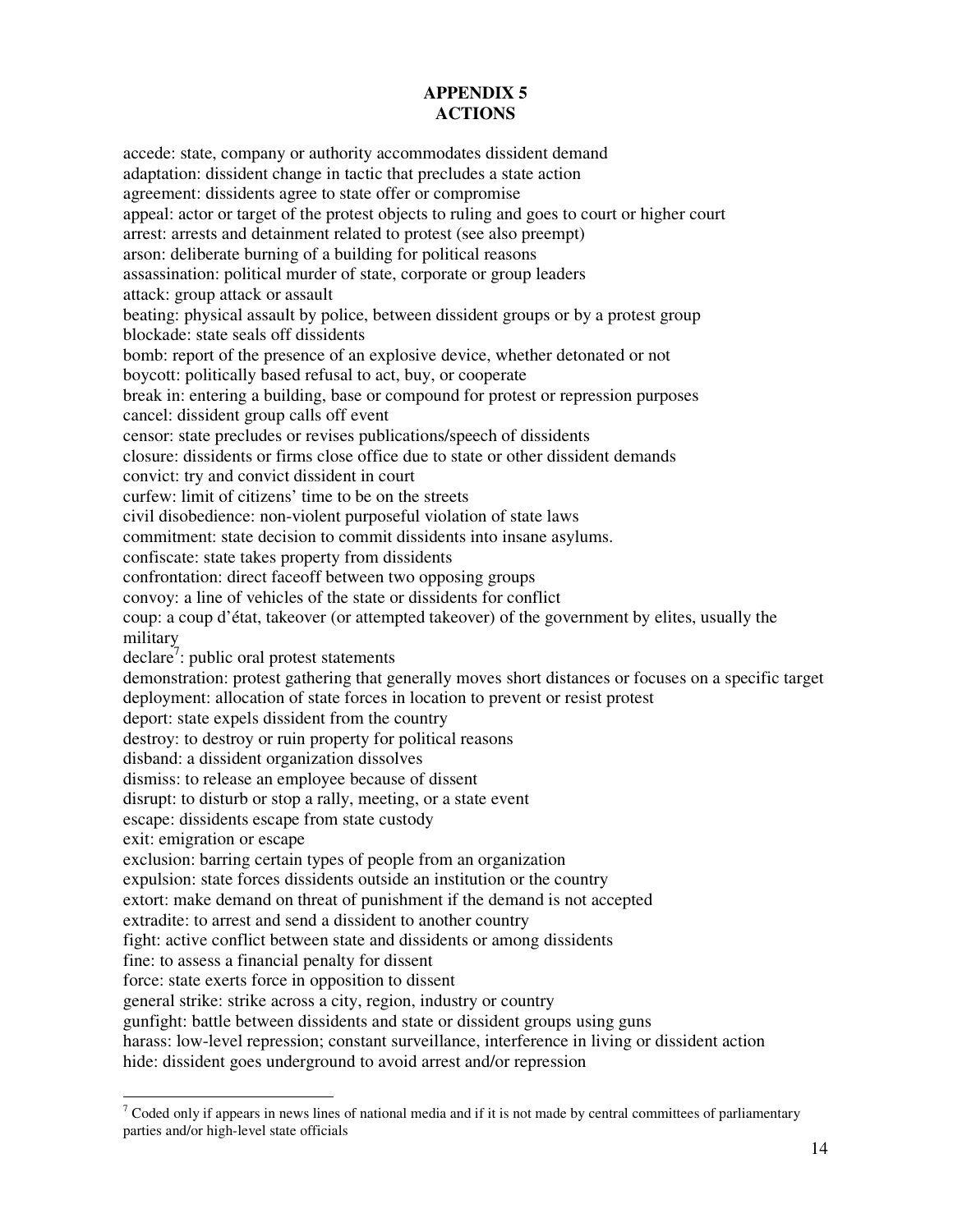hijack: illegally taking over a vehicle hostage: the taking of one or more hostages hunger strike: refusal to accept food for political reasons; forced state feeding is reported impeachment: legal removal of state official that was demanded by dissidents intervention: state forces act to destroy a rally, obstruction, occupation and other dissident acts kneecapping: shooting or hitting the knee with a club lockout: state or company refuses to allow employees or students to work or study march: group movement from one point to another for a political reason martial law: state suspension of civil liberties and dictatorship control of the country mobilization: activity designed to increase support of a movement motorcade: protest on vehicles murder: killing for political reasons other than assassination or bombing negotiation bargaining between state and dissidents or between conflictual groups obstruction: blocking space, e.g., roadblocks occupation: occupying state buildings or workplaces offer: a low-level compromise communication from the state to dissidents or dissidents to the state ouster: police intervene in an occupation and remove dissidents petition<sup>8</sup>: formal petitions, letters and written statements of protest picket: protesters rally in front of enterprise, company, organization with protest demands preclude: state refusal to allow dissident free actions preempt: state action that attempts to prevent protest, e.g., mass arrests before a demonstration proscribe: forbid the existence of a dissident group raid: police attack on dissident dwellings or group building rally: stationary protest gathering recognition: favorable court decision for protesters refuse: dissidents resist state orders or commands reject: dissidents spurn state or alternative dissident offer regime transition: the changeover from one regime-type to another release: to free a hostage or prisoner repression: general action against dissidents resign: withdrawal from a position as protest riot: generally used for violent prison protests, but also applies to purposeful violence against police robbery: protest group steals goods or money to support itself sabotage: indirect inhibition of activity search: search opponent's body, property, or home or for a hostage seizure: state seizes dissident property sequestration: inventory of property and prohibition of its exploitation as a tool of repression shooting: state or dissidents using firearms, but one-sided shooting slowdown: work-by-rule as a political protest statement<sup>9</sup>: a group makes a public statement strike: withholding labor for economic or political reasons suicide: suicide or attempted suicide for political reason suit: suing a case (e.g. as a way to expose pressure on protesters) support: citizen or business assistance to dissidents suspend: temporarily release state forces from duty as a punishment symbolic: street theatre, protest against symbols (e.g., statues), and symbolic action (e.g., clothes) tent camp: establishing a tent camp for twenty-four-hour stationary protest

 $\ddot{\phantom{a}}$ <sup>8</sup> Coded only if appears in news lines of national media and if it is not made by central committees of parliamentary parties and/or high-level state officials<br><sup>9</sup> Coded only in exceptional cases when

Coded only in exceptional cases where after some event the statement is made to deny declared identity of the protesters (e.g. they were not real workers of some company but hired "protesters" attempting to discredit the company) and where we are not sure which of the reports is lying.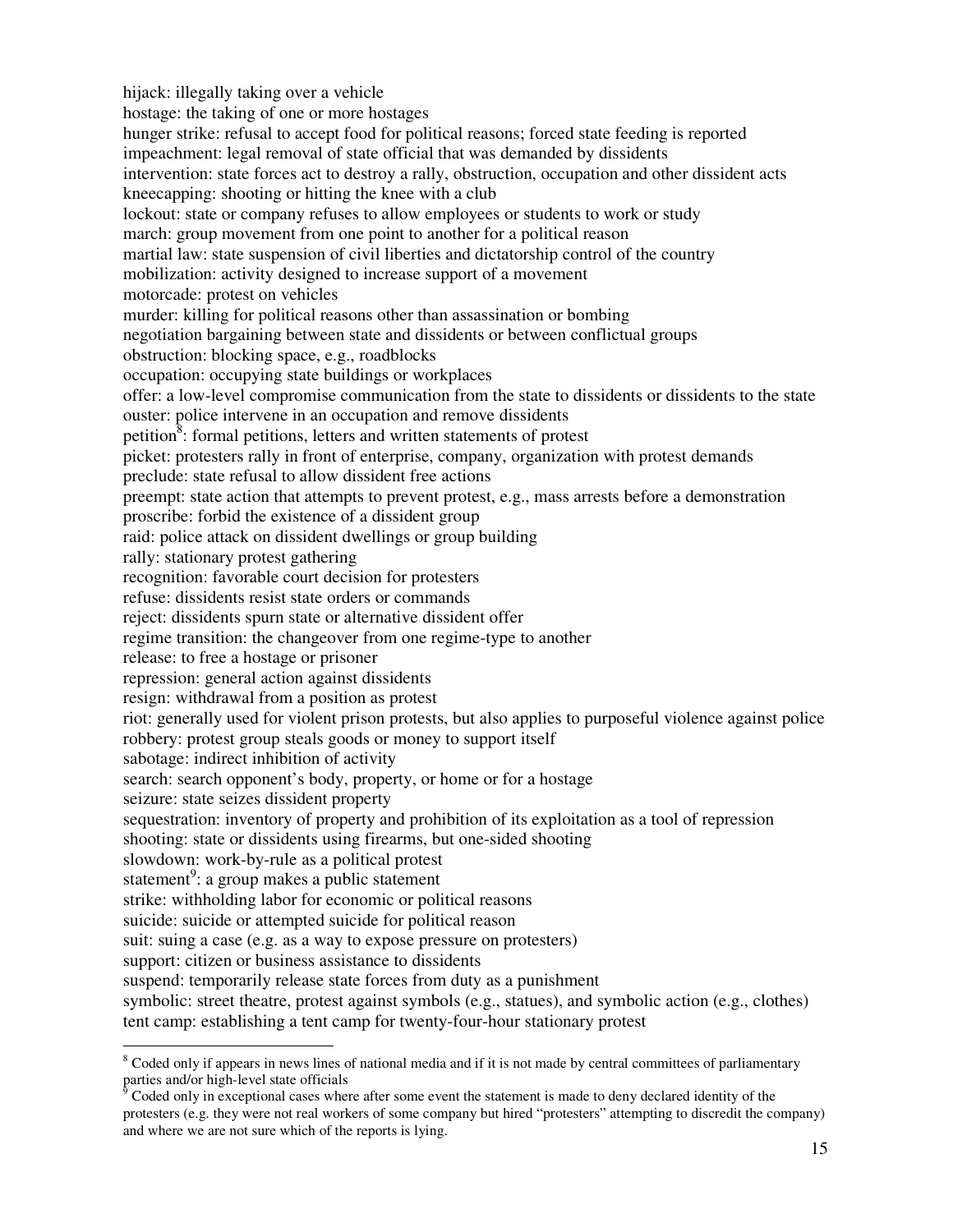terror: use of terror tactics for political reasons

torture: systematic harm to dissidents by police or state force under the state's control or by a rival group

trespass: illegally enter restricted areas

trial: actor or target of protest trials of opponents for political reasons

ultimatum: threatening if an action is not done

unraveling: the dissolution of political organizations into parts

vandalism: low-scale property destruction by dissidents or Skinheads; involves no injury or death

vigil: constant dissident presence, as at a shrine or grave of a martyr

withdrawal: removal of state forces

withholding: refusal to provide funds